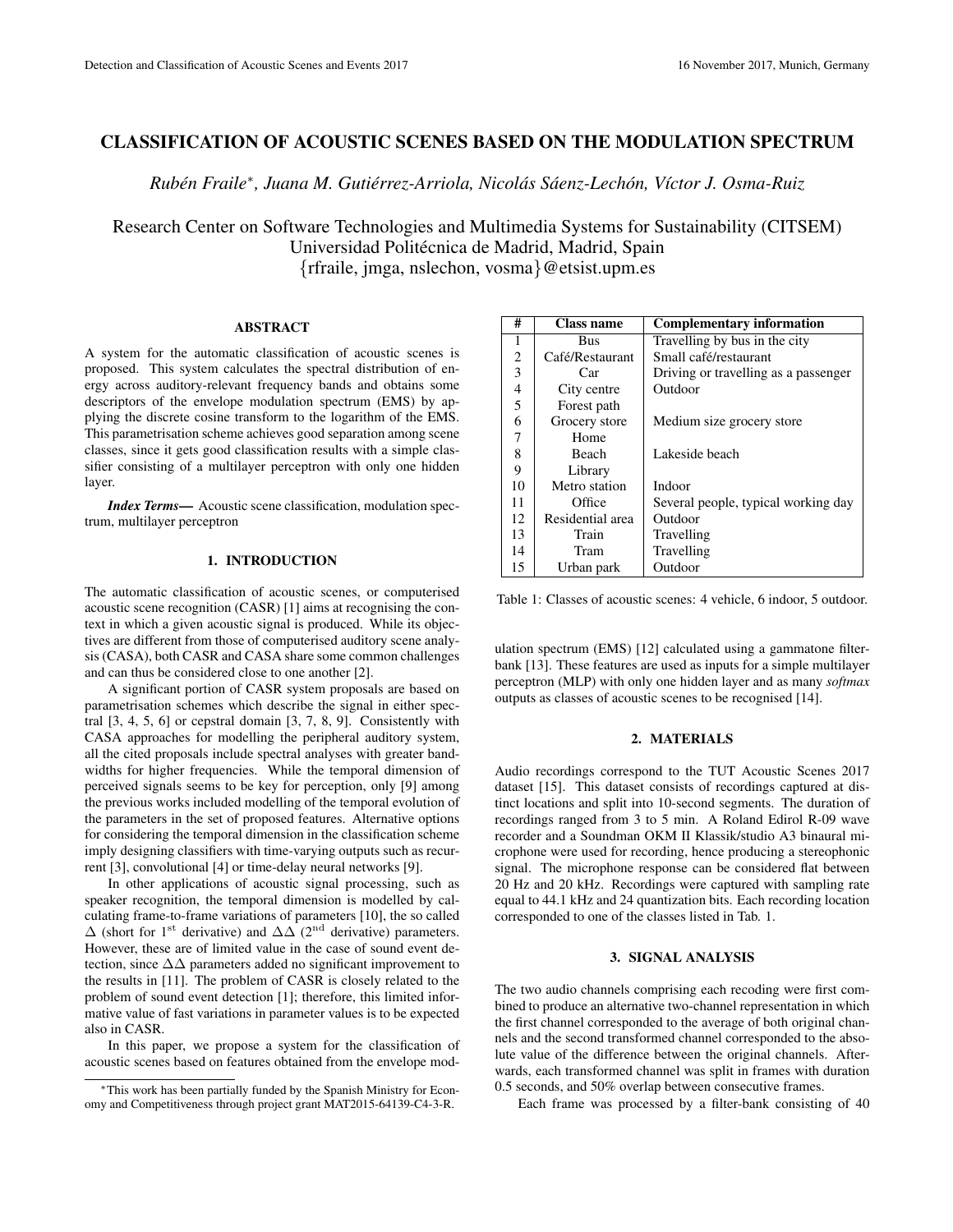

Figure 1: Frequency responses of the filters in the filter-bank with central frequencies up to 3.5 kHz (25 filters).

gammatone filters [13] with central frequencies ranging from 27.5 Hz to 17.09 kHz. The central frequencies of the filter-bank were chosen so that the pass-bands of contiguous filters were adjacent but not overlapping, i.e. the upper cut-off frequency of one filter was the same as the lower cut-off frequency of the next. Figure 1 illustrates the frequency responses for the first filters.

In CASA systems, the filter-bank modelling the cochlear frequency behaviour is followed by a non-linear model of neuromechanical transduction [16]. This non-linear system approximately performs compression of the higher signal peaks and half-wave rectification [17]. As this produces a too detailed set of signals, it is usual to apply low-pass filtering and decimation afterwards [18]. The implementation of this model is computationally expensive due to its non-linearities. For this reason, we substitute it by full-wave rectification followed by a  $5<sup>th</sup>$  order Butterworth low-pass filter with cut-off frequency equal to 80 Hz and decimation to yield a sampling frequency equal to 200 Hz.

Each resulting frame is further processed by computing its discrete Fourier transform (DFT). The EMS [12] is obtained by stacking the square modulus of the DFT corresponding to the 40 gammatone filters. In order to reduce the dimensionality of the EMS, its components corresponding to the fastest variations of the signal were discarded. Specifically, a threshold of 24 Hz was set for the modulation frequency. Therefore, each signal frame was represented by a matrix, i.e. EMS, of  $40 \times 13$  elements. Figure 2 depicts the two EMS corresponding to 0.5 s of recording in a residential area. The first data column represents the average energy at the output of each gammatone filter, while the remaining 12 columns represent the energies of amplitude modulations at 2 Hz, 4 Hz, etc.

The signal analysis scheme described so far transforms the audio recorded during 0.5 seconds into a feature vector of  $40 \times 13 \times$  $2 = 1040$  components. The dimensionality of this feature space was reduced as follows. As stated before, the first column in the EMS (see Fig. 2) corresponds to the average energy at each frequency band. This is relevant for discriminating among certain types of acoustic events [11], so the corresponding 40 values for each EMS were kept unchanged. Similarly to the approach in [19], the remaining 12 columns of each EMS were processed as if they were a grey-scale image. Specifically, the two-dimensional discrete cosine transform (DCCT) [20] of the logarithm of the EMS was calculated, and the block corresponding to the first  $7 \times 7$  DCT coefficients was chosen as a lower-dimensional representation of each  $40 \times 12$  EMS. Therefore, after this dimensionality reduction, each



Figure 2: EMS (in dB) of the two transformed channels corresponding to one frame of audio recorded in a residential area.

Modulation frequency (Hz)

audio frame of duration 0.5 s was represented by a feature vector with  $(40 + 49) \cdot 2 = 178$  components.

# 4. CLASSIFICATION

The afore-mentioned feature vectors were used as inputs for a multilayer perceptron (MLP) with only one hidden layer comprising 20 hidden neurons. The selected activation function for these hidden neurons was the hyperbolic tangent due to its symmetry. The output layer was formed by 15 neurons, one corresponding to each class in Tab. 1. These output neurons had *softmax* activation functions [14]. Thus, their outputs corresponded to the estimated *a posteriori* probabilities of the input feature vector, or the 0.5 s frame, corresponding to each scene class.

The overall *a posteriori* probability of each class for a 10 s audio segment was estimated by multiplying the probabilities of its frames. Similarly, the probabilities associated to the full recordings were calculated by multiplication of the probabilities of their corresponding segments. For all frames, segments and recordings, the class assigned by the MLP was estimated to be the class yielding the highest *a posteriori* probability.

### 5. EXPERIMENTS & RESULTS

Two classification experiments were run using the system described so far. In the first experiment, all recordings were randomly divided into training (80%) and test (20%) sets. Care was taken to ensure that all classes were present in both sets in the same proportion. This experiment was repeated for five times, with new sets randomly chosen for each repetition.

The second experiment consisted in the baseline evaluation procedure proposed for the acoustic scene classification challenge in  $DCASE 2017^1[21]$ .

Modulation frequency (Hz)

<sup>&</sup>lt;sup>1</sup>http://www.cs.tut.fi/sgn/arg/dcase2017/challenge/task-acoustic-sceneclassification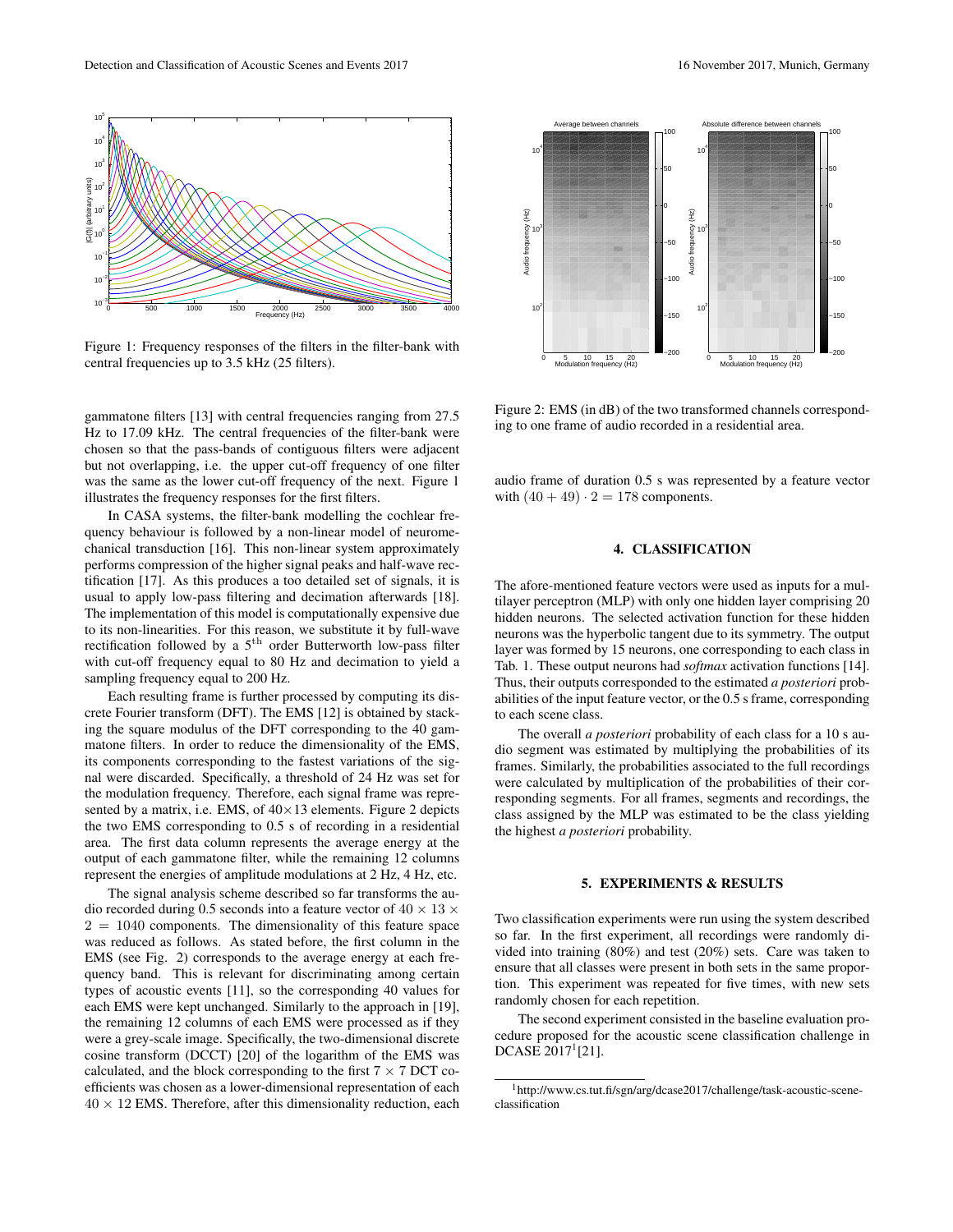### 5.1. First experiment

The results of the first experiment are summarised in the graphs of Fig. 3. These represent the correct classification rate (CCR) of frames, segments and recordings belonging to each scene class. The average CCR (*Overall*) is also plotted for reference in each graph.

One can observe that the CCR tends to improve as the length of the processed audio signals is increased. For all classes except for *Urban park*, the CCR for segments is greater than for frames, with values over 75%. In contrast, the *Urban park* yields the worst results, which are fairly independent from signal length (58%). The overall CCR reaches 90% for full recordings.

#### 5.2. Second experiment

The confusion matrix corresponding to the second experiment is in Tab. 2. The overall CCR for audio segments is 79.8%. It is noteworthy that some of the highest error rates happen between classes that may be difficult to distinguish even for a human listener: *Urban park* vs *Residential area*, *Train* vs *Tram*, *Grocey store* vs *Cafe/Restaurant ´* , *Home* vs *Library*.

# 6. CONCLUSIONS

This paper presents a system for the automatic classification of acoustic scenes based on the EMS. The proposed system exploits the availability of two channels in the stereophonic recordings by computing the average and the absolute difference of both channels and processing them independently. Features from both signals are subsequently combined to build a feature vector for each audio frame.

The signal analysis scheme was designed taking into account several issues. The first stages of the system are a simplification of the peripheral auditory system [18]. The specific responses of the gammatone filters were chosen so that the filter-bank fully covered the pass-band of the microphone. The average energy at the output of each filter was kept as a feature, hence accounting for the relevance of the energy spectrum for acoustic event detection [11]. Slow modulations of these energies were described by reducing the dimensionality of the EMS using the DCT, a common-use tool for data compression in image processing [20].

The reported results indicate a good performance of the system (CCR≈ 75% at segment level), except for the *Train* and *Urban park* classes (CCR $\approx$  57 – 59%). The graphs in Fig. 3 show that classification results improve as longer audio signals are processed. This implies that there are audio frames much more relevant for the identification of acoustic scenes than the rest. In other words, some acoustic scenes seem to be especially characterised by certain acoustic events. If recordings are made long enough for such events to happen, then the classification accuracy can be increased.

Results from the second experiment (Tab. 2) are better than the baseline system provided in DCASE 2017. In addition, it should be noted that some of the highest error rates happen between classes that can be difficult to identify for human listeners.

Last, the adequacy of the proposed signal processing system to the problem of acoustic scene classification is suggested by the fact that good classification results can be achieved even with a simple classifier consisting of a MLP with only one hidden layer.



Correct classification rate





Correct classification rate



Correct classification rate



Figure 3: Correct classification rate for the test sets of the first experiment.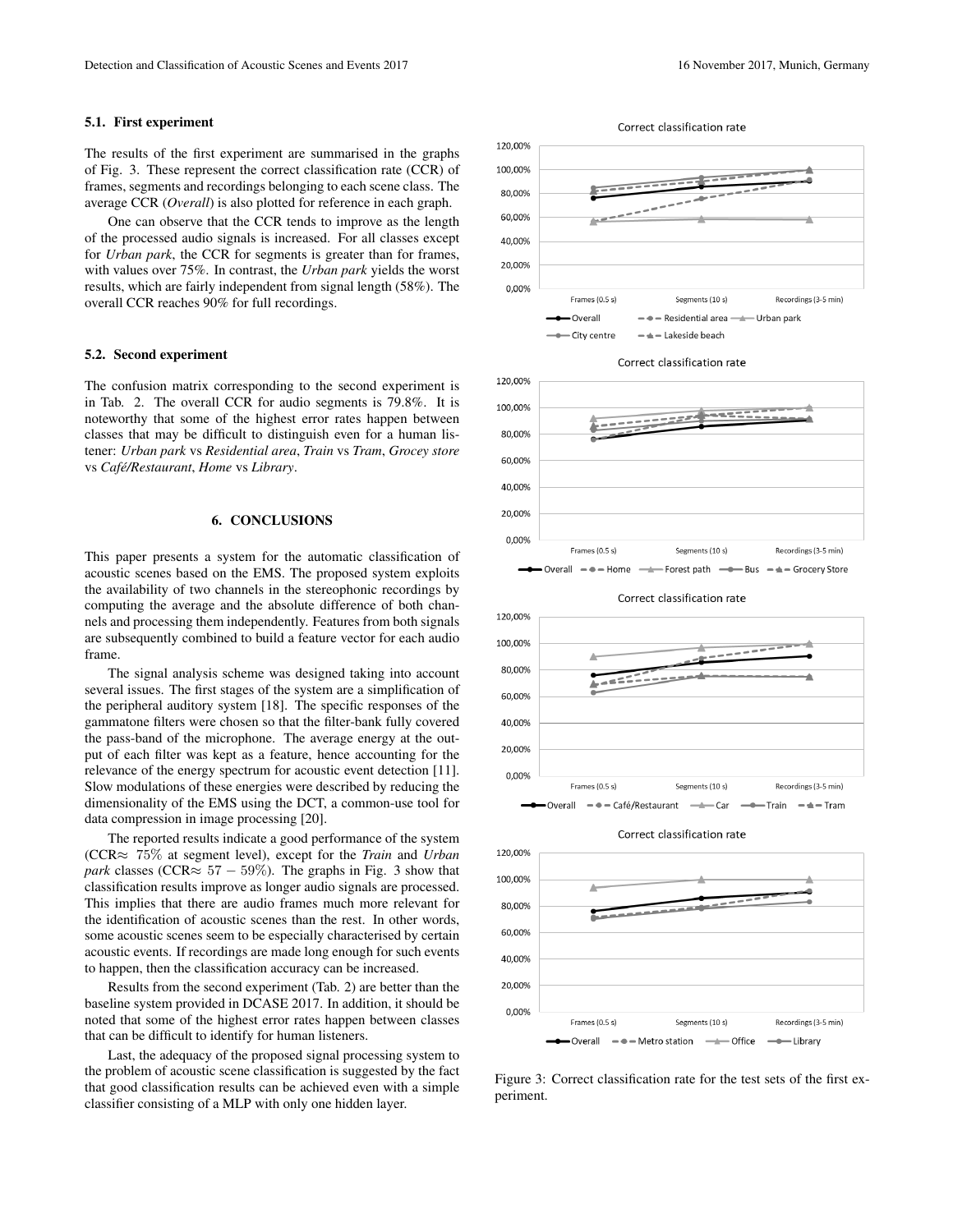|                         | Assigned class # |          |          |          |          |          |               |          |          |          |          |          |          |                 |                   |
|-------------------------|------------------|----------|----------|----------|----------|----------|---------------|----------|----------|----------|----------|----------|----------|-----------------|-------------------|
| <b>True class</b>       |                  | 2        | 3        | 4        | 5        | 6        |               | 8        | 9        | 10       | 11       | 12       | 13       | $1\overline{4}$ | 15                |
| <b>Bus</b>              | 94.2             | $\Omega$ | 2.2      | $\Omega$ | $\theta$ | $\Omega$ | $0.6^{\circ}$ | 0        | $\Omega$ | $\Omega$ | $\theta$ | 0        | 0.6      | 2.2             | $\Omega$          |
| Café/Restaurant         | $\Omega$         | 70.2     | $\theta$ | 1.3      | $\theta$ | 11.5     | 7.7           | $\Omega$ | 1.9      | 5.1      | $\Omega$ | $\Omega$ | 1.6      | 0.6             | $\theta$          |
| Car                     | 1.0              | $\Omega$ | 95.5     | $\Omega$ | $\Omega$ | $\Omega$ | $\Omega$      | $\Omega$ | $\theta$ | $\Omega$ | $\Omega$ | 0        | 1.9      | 1.3             | 0.3               |
| <b>City centre</b>      | $\Omega$         | 0.6      | $\Omega$ | 88.5     | 1.0      | 0.6      | $\Omega$      | 1.28     | $\Omega$ | 1.0      | $\Omega$ | 4.8      | $\Omega$ | $\Omega$        | 2.2               |
| <b>Forest path</b>      | $\Omega$         | 0.6      | $\Omega$ | 1.9      | 87.8     | $\Omega$ | 1.0           | 0.6      | $\Omega$ | $\Omega$ | $\Omega$ | 6.1      | $\Omega$ | $\Omega$        | 0.3               |
| <b>Grocery store</b>    | $\Omega$         | 8.0      | 0        | $\Omega$ | $\Omega$ | 82.7     | 0.6           | 0        | $\Omega$ | 7.1      | $\theta$ | 1.6      | 0        | $\Omega$        | $\Omega$          |
| Home                    | 0.6              | 1.3      | 0        | $\Omega$ | $\Omega$ | 1.9      | 77.0          | $\Omega$ | 9.1      | $\Omega$ | 9.8      | $\Omega$ | $\Omega$ | 0.3             | $\Omega$          |
| <b>Beach</b>            | $\Omega$         | $\Omega$ | 0.3      | $\Omega$ | 2.6      | 0.3      | 1.0           | 79.8     | $\Omega$ | $\Omega$ | $\Omega$ | 13.8     | $\Omega$ | $\Omega$        | 2.2               |
| Library                 | $\Omega$         | 0.3      | 0        | $\Omega$ | $\Omega$ | 1.3      | 9.6           | 0        | 80.5     | 0.6      | $\Omega$ | 0.6      | 5.5      | 1.6             | $\Omega$          |
| <b>Metro</b> station    | $\Omega$         | 2.9      | 0        | 0.6      | 0.6      | 4.2      | $\Omega$      | 0        | 6.7      | 80.8     | 0.6      | $\Omega$ | 0.6      | $\Omega$        | $\theta$          |
| <b>Office</b>           | $\Omega$         | $\Omega$ | 0        | $\Omega$ | $\Omega$ | $\Omega$ | 5.8           | $\Omega$ | 0.3      | 1.6      | 92.3     | $\Omega$ | $\Omega$ | $\Omega$        | $\Omega$          |
| <b>Residential area</b> | $\Omega$         | 0.6      | 0        | 6.7      | 2.9      | $\Omega$ | $\Omega$      | 0.6      | $\Omega$ | 0.3      | $\Omega$ | 69.9     | 0.6      | $\Omega$        | 18.3              |
| <b>Train</b>            | 3.5              | 8.65     | 2.2      | 5.1      | $\Omega$ | $\Omega$ | 0.3           | 0.3      | 0.6      | 1.6      | $\theta$ | 2.9      | 57.4     | 17.0            | $\Omega$          |
| <b>Tram</b>             | 1.9              | 0.3      | 0        | $\Omega$ | $\Omega$ | 6.7      | $\Omega$      | 0        | 1.0      | $\theta$ | $\theta$ | 0        | 9.3      | 80.8            | $\theta$          |
| Urban park              | $\Omega$         | 2.6      | 0        | 5.8      | $\theta$ | $\Omega$ | 1.3           | 4.5      | $\Omega$ | $\Omega$ | $\Omega$ | 26.6     | $\Omega$ | $\Omega$        | $\overline{59.3}$ |

Table 2: Confusion matrix (in %) for the second experiment. Class numbers in column headers correspond to the order in Tab. 1. Note that rows corresponding to *Forest path*, *Metro station* and *Train* do not sum up 100% because no class was assigned to audio segments with all their frames containing recording errors.

| <b>Class</b>            | $\overline{CCR}$ (%) |
|-------------------------|----------------------|
| <b>Bus</b>              | 46.3                 |
| Café/Restaurant         | $\overline{47.2}$    |
| Car                     | 76.9                 |
| <b>City centre</b>      | 88.9                 |
| <b>Forest path</b>      | 65.7                 |
| <b>Grocery store</b>    | 48.1                 |
| Home                    | 95.4                 |
| <b>Beach</b>            | 61.1                 |
| Library                 | 35.2                 |
| <b>Metro station</b>    | 63.0                 |
| Office                  | 24.1                 |
| <b>Residential area</b> | 63.9                 |
| <b>Train</b>            | 75.0                 |
| Tram                    | 53.7                 |
| Urban park              | 29.6                 |

Table 3: Correct classification rate (CCR) corresponding to the DCASE 2017 evaluation results.

### APPENDIX: EVALUATION RESULTS

Performance of the proposed system for the DCASE 2017 evaluation dataset is reported in [22]. The overall accuracy was 58.3%. Per-class results are summarised in Tab.3.

## 7. REFERENCES

- [1] V. Peltonen, J. Tuomi, A. Klapuri, J. Huopaniemi, and T. Sorsa, "Computational auditory scene recognition," in *IEEE Internat. Con. on Acoust., Speech, and Signal Process. (ICASSP)*, vol. 2, 2002, pp. II/1941–II/1944.
- [2] D. Stowell, D. Giannoulis, E. Benetos, M. Lagrange, and M. D. Plumbley, "Detection and classification of acoustic scenes and events," *IEEE Trans. Multimedia*, vol. 17, no. 10, pp. 1733–1746, 2015.
- [3] S. H. Bae, I. Choi, and N. S. Kim, "Acoustic scene classification using parallel combination of LSTM and CNN," in *Proc. of DCASE2016*, 2016, pp. 11–15.
- [4] T. Lidy and A. Schindler, "CQT-based convolutional neural networks for audio scene classification," in *Proc. of DCASE2016*, 2016, pp. 60–64.
- [5] E. Marchi, D. Tonelli, X. Xu, F. Ringeval, J. Deng, S. Squartini, and B. Schuller, "Pairwise decomposition with deep neural networks and multiscale kernel subspace learning for acoustic scene classification," in *Proc. of DCASE2016*, 2016, pp. 65–69.
- [6] G. Sena Mafra, N. Q. K. Duong, A. Ozerov, and P. Pérez, "Acoustic scene classification: An evaluation of an extremely compact feature representation," in *Proc. of DCASE2016*, 2016, pp. 85–89.
- [7] B. Elizalde, A. Kumar, A. Shah, R. Badlani, E. Vincent, B. Raj, and I. Lane, "Experiments on the DCASE challenge 2016: Acoustic scene classification and sound event detection in real life recording," in *Proc. of DCASE2016*, 2016, pp. 20– 24.
- [8] Q. Kong, I. Sobieraj, W. Wang, and M. Plumbley, "Deep neural network baseline for DCASE challenge 2016," in *Proc. of DCASE2016*, 2016, pp. 50–54.
- [9] N. Moritz, J. Schröder, S. Goetze, J. Anemüller, and B. Kollmeier, "Acoustic scene classification using time-delay neural networks and amplitude modulation filter bank features," in *Proc. of DCASE2016*, 2016, pp. 70–74.
- [10] F. Bimbot, J. F. Bonastre, C. Fredouille, G. Gravier, I. Magrin-Chagnolleau, S. Meignier, T. Merlin, J. Ortega-García, D. Petrovska-Delacrétaz, and D. A. Reynolds, "A tutorial on text-independent speaker verification," *EURASIP J. Adv. Signal Process.*, vol. 2004, no. 4, pp. 1–22, 2004.
- [11] J. M. Gutiérrez-Arriola, R. Fraile, A. Camacho, T. Durand, J. L. Jarrín, and S. R. Mendoza, "Synthetic sound event detection based on MFCC," in *Proc. of DCASE2016*, 2016, pp. 30–34.